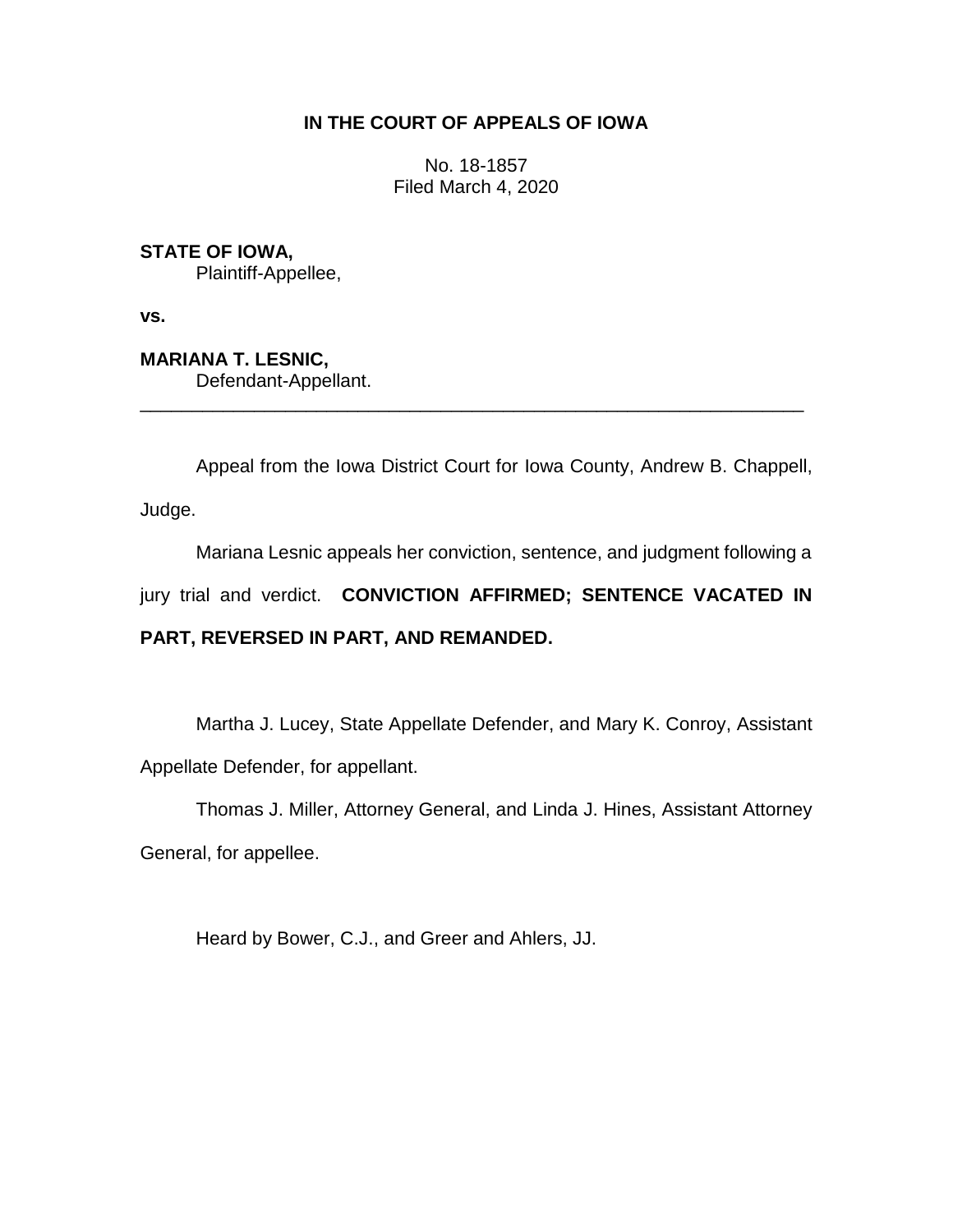## **AHLERS, Judge.**

A jury found Mariana Lesnic guilty of murder in the first degree. Lesnic appeals her conviction, sentence, and judgment. On appeal, Lesnic alleges the district court erred by (1) failing to suspend proceedings and order another competency evaluation under Iowa Code chapter 812 (2018); (2) concluding Lesnic was competent to represent herself; and (3) failing to determine Lesnic's reasonable ability to pay restitution.

#### **I. Background**

On September 6, 2017, Lesnic called 911 and reported that she had shot a man at a rest area on Interstate 80. Upon arrival, police found Lesnic at the rest area. Officers searched Lesnic's purse and found a loaded handgun. Lesnic told the police they would find the victim in a white semi-truck at the rest area and pointed the officers to the area where it was parked. Officers identified the white semi-truck and observed a man lying on the floor of the truck's sleeper cabin. Police entered the truck and discovered that the man was dead. They identified the man as Ernest Kummer. Later investigation revealed Kummer's death was caused by three gunshot wounds to the head.

Three days after the shooting, Lesnic was charged with first-degree murder and an attorney was appointed to represent her. Lesnic filed a letter with the clerk of court requesting that her court-appointed attorney withdraw from the case and that Lesnic be allowed to represent herself. Attorney Eric Tindal was appointed to represent Lesnic for the purpose of her request to proceed as a self-represented party.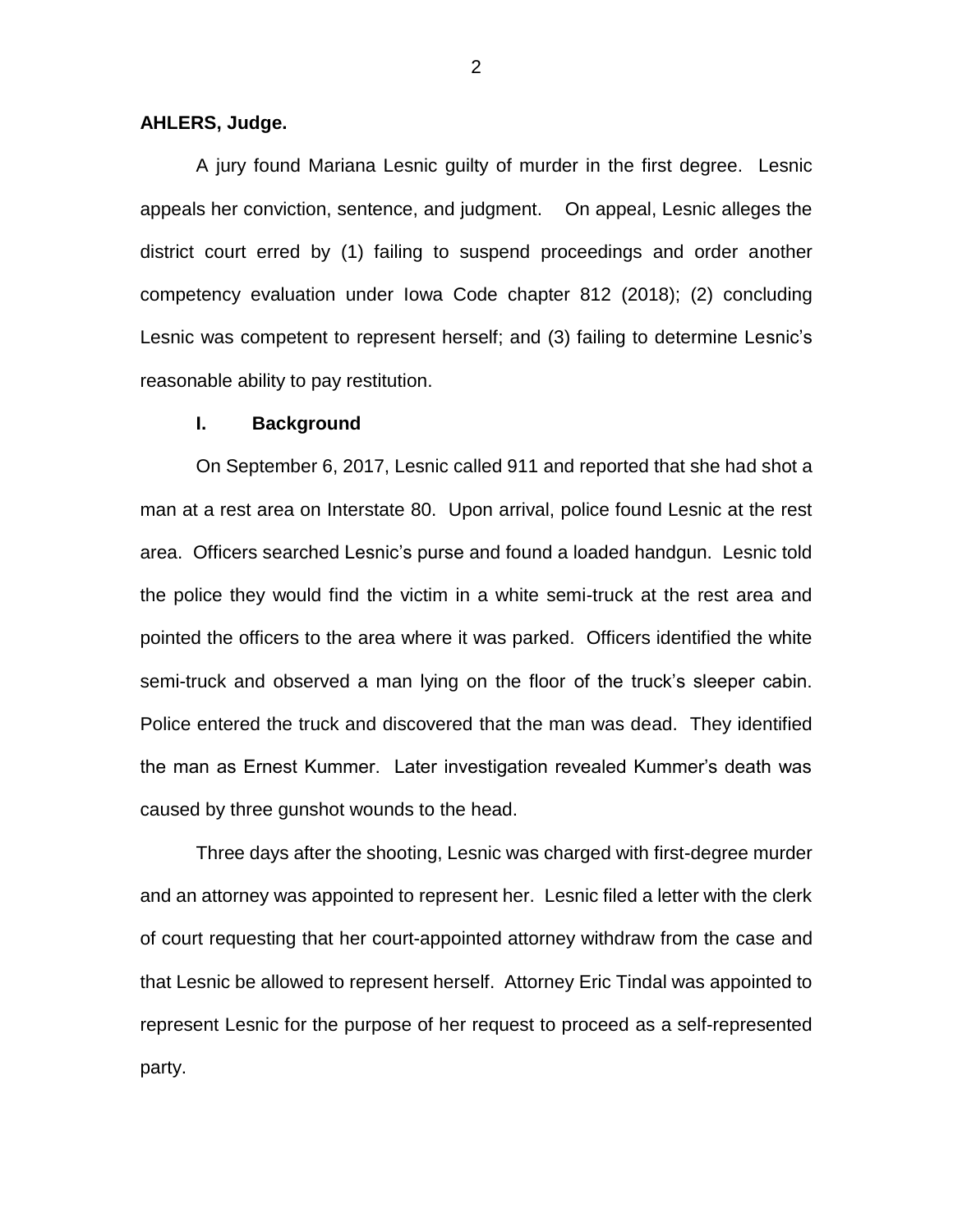Tindal filed a motion for competency evaluation. At the hearing on the motion, Tindal expressed concern over Lesnic's competency to stand trial and to represent herself. The court ordered a competency evaluation, and Lesnic was evaluated by Dr. Abraham Assad at the Iowa Medical and Classification Center. After evaluating Lesnic and reviewing police records, Dr. Assad concluded Lesnic was both competent to stand trial and competent to waive her right to counsel. Dr. Assad noted Lesnic did not appear to be suffering from any mental illness, but she did have a history of symptoms consistent with adjustment disorder with anxiety and declined to discuss her personal history or current mental health in detail.

Regarding Lesnic's ability to represent herself, Dr. Assad noted Lesnic identified Tindal as her attorney but did not like his "approach" or "logic" regarding her case. In the report, Dr. Assad explained that, while Lesnic understood the roles of the various actors in the litigation process, she declined to explain why she did not want representation and did not appear to understand how to present a defense. Dr. Assad speculated that Lesnic's unwillingness to talk about her mental health stemmed from her upbringing in another country, stating the belief that the culture of the region tended to stigmatize mental illness.

At the competency hearing, the only evidence submitted was Dr. Assad's report. The trial court and the State questioned Lesnic at length about her understanding of the charges against her, court procedure, and the risks associated with proceeding without counsel. Lesnic acknowledged she did not understand the rules of procedure or the rules of evidence but insisted she wanted to represent herself. The district court found Lesnic knowingly and intelligently accepted the risks of self-representation, but it nonetheless appointed attorney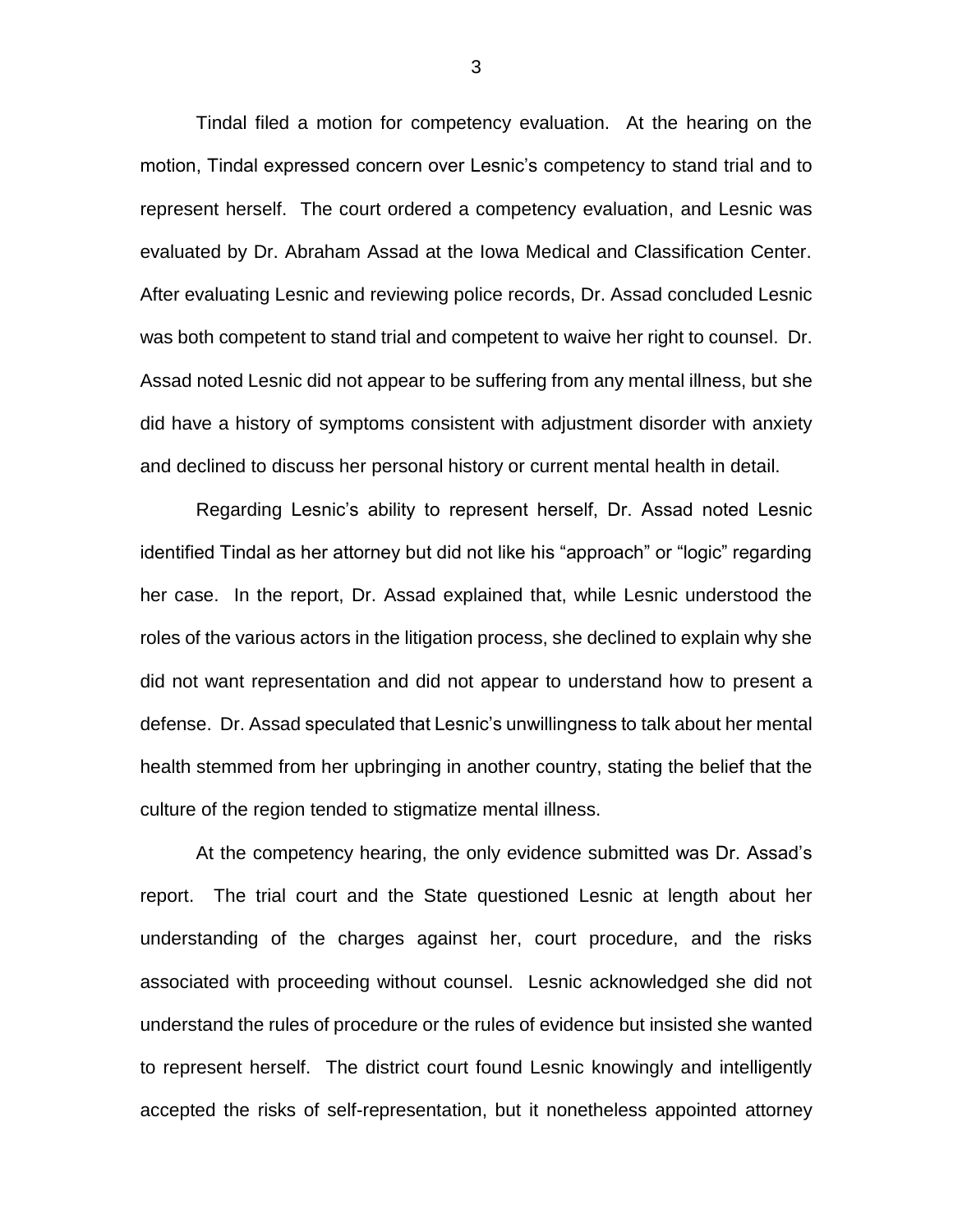Trevor Andersen as standby counsel to assist Lesnic with procedural and evidentiary issues and to answer questions if Lesnic had any.

Attorney Andersen raised concerns about Lesnic's competency at a case management conference several weeks before trial. Andersen informed the trial court that he had reviewed interview materials that were provided by the State as part of the discovery process. The interview materials included statements by Lesnic's ex-husband, son, and ex-boyfriend that they believed Lesnic had "some type of paranoid delusional disorder such as schizophrenia, something of that nature, that has gone undetected" since the early 2000s. Lesnic told the court those statements were "just the opinion of the people that I have no communication with," and that they did not change the substance of what she told Dr. Assad. The trial court concluded the statements in the interviews did not warrant another competency hearing.

The matter proceeded to trial. Lesnic did not give an opening statement. She did not present any evidence beyond her own testimony, did not object to any of the State's evidence or exhibits, and only asked a total of approximately thirty questions of the fifteen witnesses called by the State. She gave only a brief closing statement. She did not object to or comment on any of the proposed jury instructions and did not file any post-trial motions.

Lesnic was found guilty of first-degree murder. The district court sentenced her to a mandatory term of life in prison without parole and ordered her to pay \$150,000.00 to Kummer's family, \$4768.23 to the Crime Victim Assistance Program, and \$2151.13 to the Iowa County Sheriff. Lesnic appeals.

4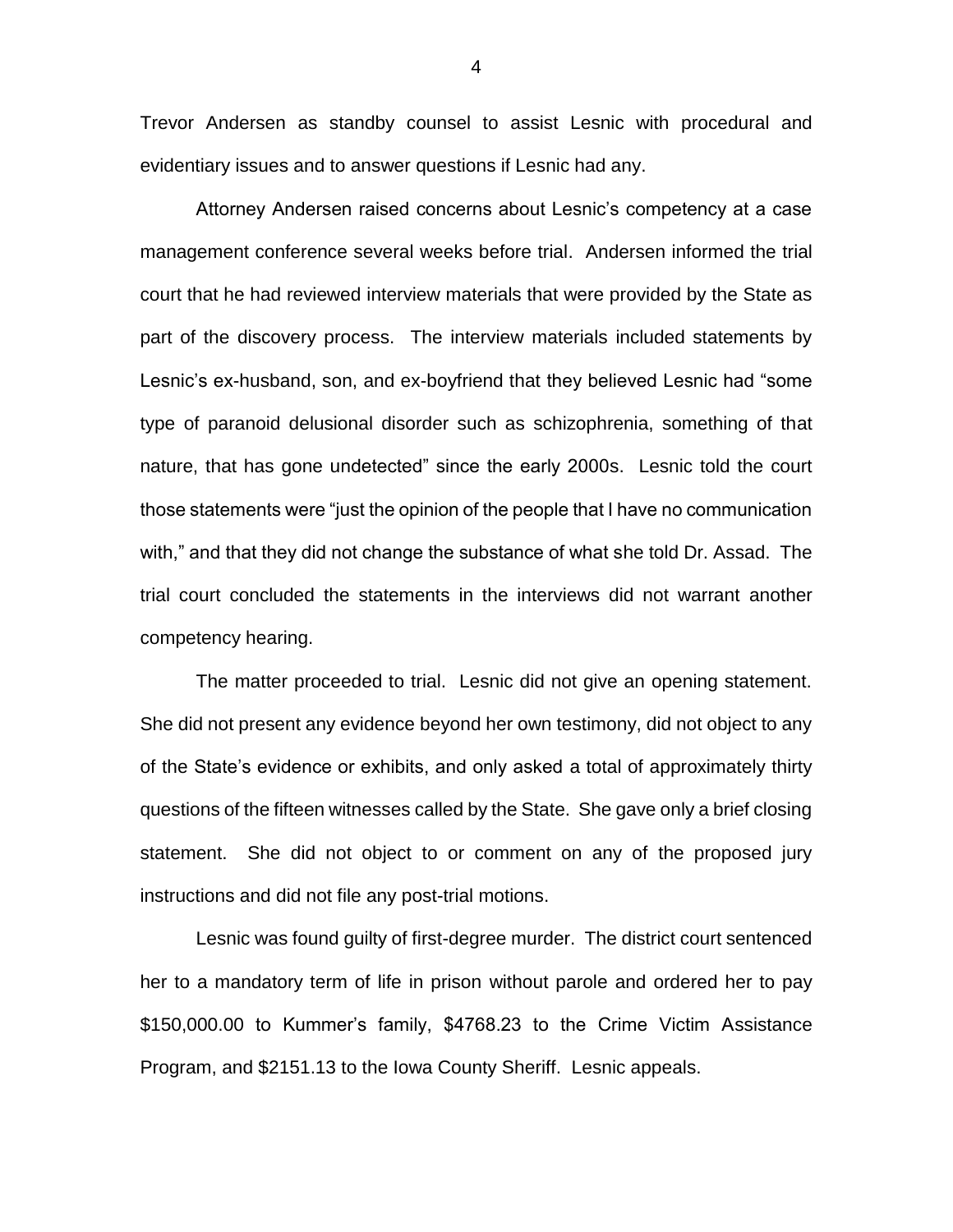## **II. Standard of Review**

"We review whether a trial court should have ordered a competency hearing de novo." *State v. Einfeldt*, 914 N.W.2d 773, 778 (Iowa 2018). "Our task on our de novo review is to examine the totality of the circumstances to determine if, at the relevant time, a substantial question of the applicant's competency reasonably appeared." *Jones v. State*, 479 N.W.2d 265, 270 (Iowa 1991).

"On the issue of restitution, we review the order for correction of errors at law." *State v. Covel*, 925 N.W.2d 183, 187 (Iowa 2019). "We will reverse if the court has not properly applied the law or the court's findings lack substantial evidentiary support." *Id.*

## **III. Discussion**

#### **A. Competence to Stand Trial**

Lesnic argues the trial court erred by failing to halt proceedings and order another competency evaluation following the case management conference held several weeks before trial. Alternatively, Lesnic argues the trial court should have ordered another competency hearing after trial but before sentencing. Criminal conviction of an incompetent defendant violates that defendant's due process rights under the United States Constitution. *Einfeldt*, 914 N.W.2d at 778 (citing *Pate v. Robinson*, 383 U.S. 375, 378 (1966)). Criminal defendants cannot waive the competency requirement. *Pate*, 383 U.S. at 384. "[D]ue process requires a threshold hearing to be held to determine if there is sufficient doubt regarding the defendant's mental capacity to show a need for further evaluation." *Einfeldt*, 914 N.W.2d at 779 (citing *Drope v. Missouri*, 420 U.S. 162, 172 (1975)). "Even when a defendant is competent at the commencement of his trial, a trial court must

5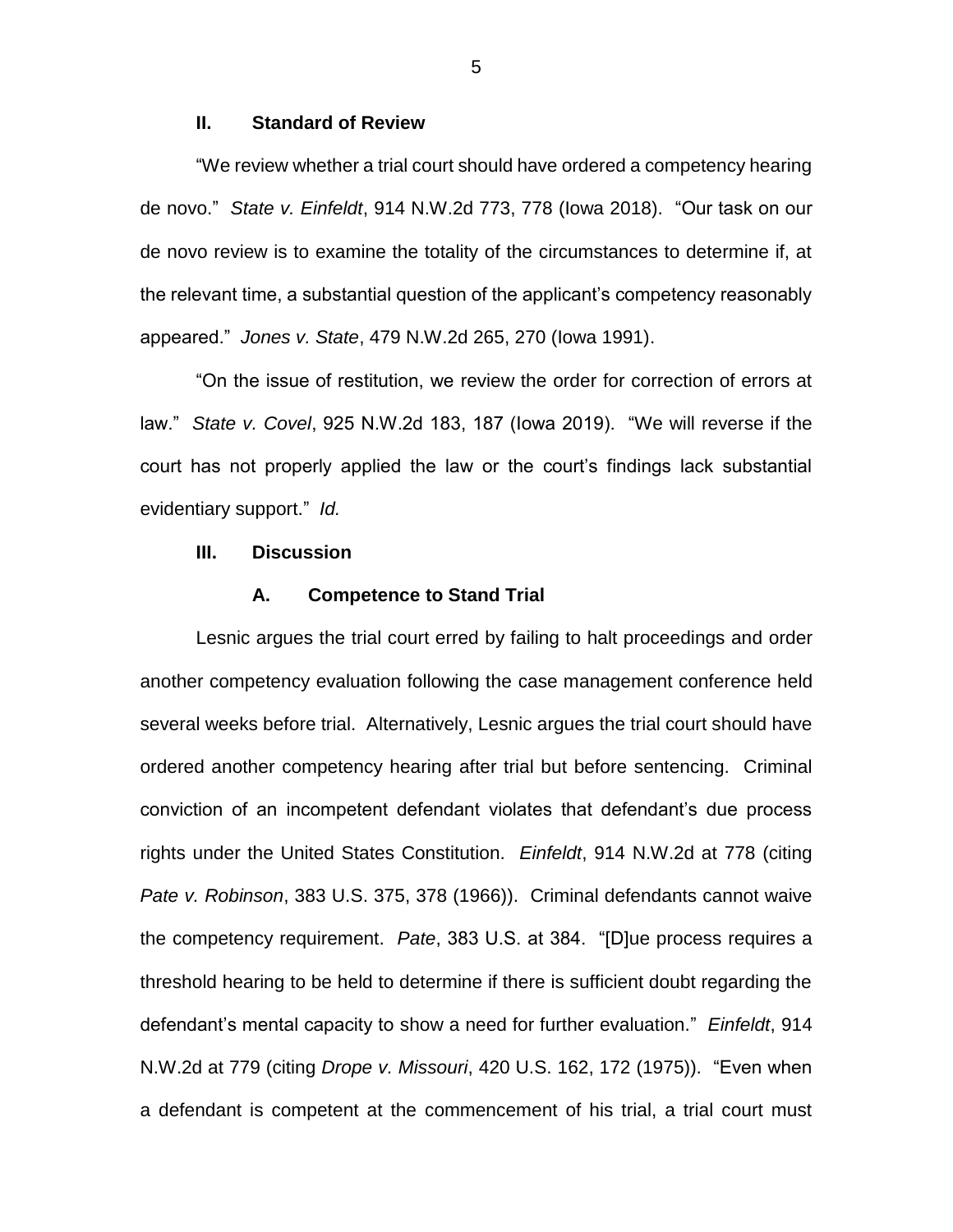always be alert to circumstances suggesting a change that would render the accused unable to meet the standards of competence to stand trial." *Drope*, 420

U.S. at 181.

Iowa Code chapter 812 implements the Supreme Court's due process requirements to evaluate competency:

If at any stage of a criminal proceeding the defendant or the defendant's attorney, upon application to the court, alleges specific facts showing that the defendant is suffering from a mental disorder which prevents the defendant from appreciating the charge, understanding the proceedings, or assisting effectively in the defense, the court shall suspend further proceedings and determine if probable cause exists to sustain the allegations. The applicant has the burden of establishing probable cause. The court may on its own motion schedule a hearing to determine probable cause if the defendant or defendant's attorney has failed or refused to make an application under this section and the court finds that there are specific facts showing that a hearing should be held on that question.

Iowa Code § 812.3(1).

"As a general rule, a competency hearing is required if the 'record contains information from which a reasonable person would believe a substantial question of the defendant's competency exists.'" *Jones v. State*, 479 N.W.2d 265, 270 (Iowa 1991) (quoting *State v. Kempf*, 282 N.W.2d 704, 706 (Iowa 1979)). We consider "(1) the defendant's irrational behavior, (2) any demeanor at the trial that suggests a competency problem, and (3) any prior medical opinion on the defendant's competency to stand trial." *State v. Edwards*, 507 N.W.2d 393, 395 (Iowa 1993).

Lesnic first argues the trial court should have halted proceedings and ordered another competency hearing when information was presented that members of Lesnic's family believed Lesnic has had an undiagnosed mental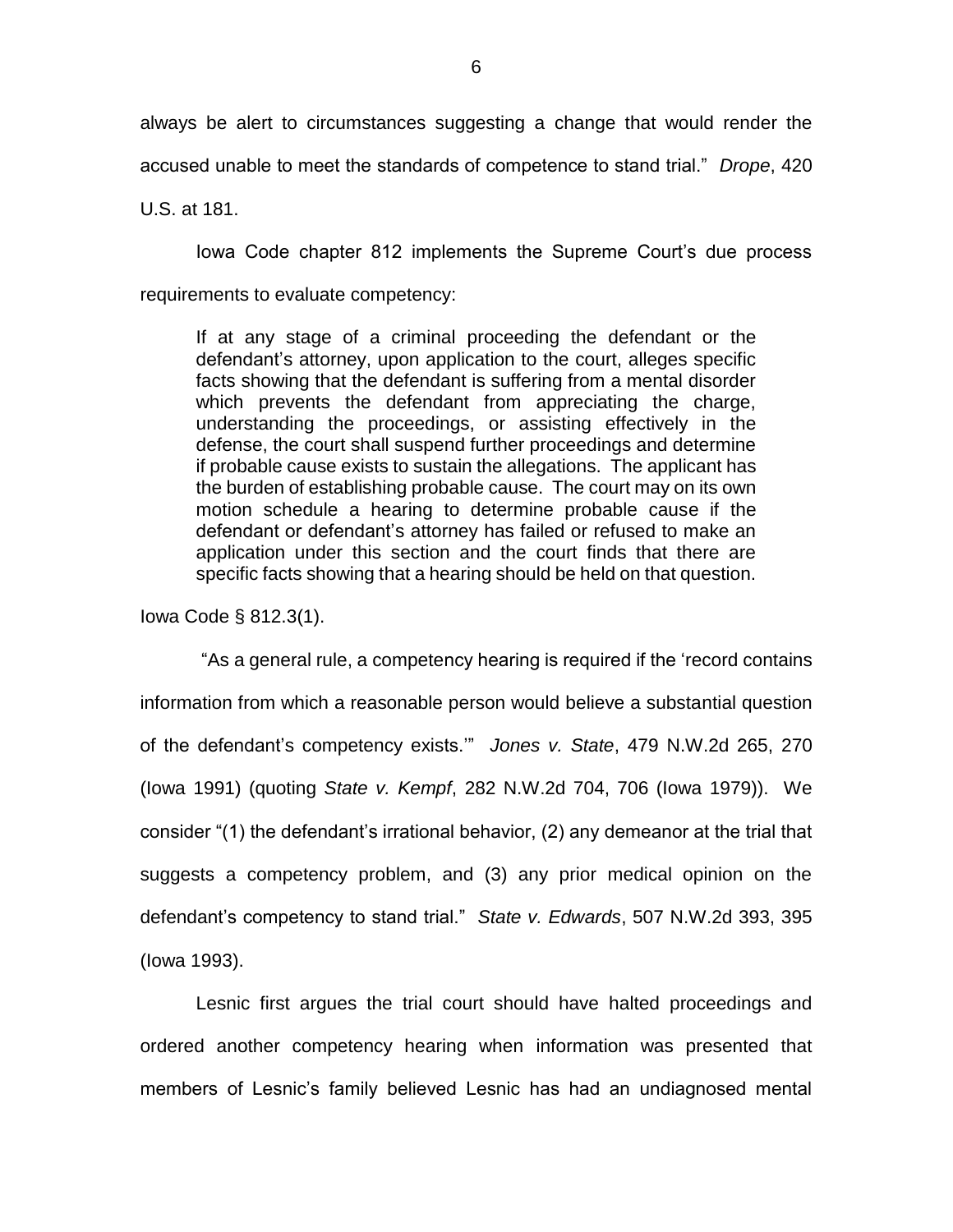disorder such as schizophrenia since the early 2000s. We disagree. None of the family members who gave statements were medical professionals, and the only medical evaluation on record contradicts their claims.<sup>1</sup> Even if their statements were evidence of a history of severe mental illness, "a past history of mental illness, without more, is insufficient to trigger a competency hearing under Iowa Code section 812.3 or due process." *Einfeldt*, 914 N.W.2d at 783 n.3. We conclude the statements described to the court during the case management conference did not create probable cause to suspend proceedings and order another competency evaluation.

Alternatively, Lesnic argues the trial court erred by not ordering another competency hearing after trial but before sentencing. Lesnic supports this argument by pointing to her "abnormal" behavior during her self-representation, which she contends demonstrates "apparent indicia of incompetency" requiring the trial court to halt proceedings and order another competency evaluation before sentencing. *See* Iowa R. Crim. Pro. 2.23(3)(c) ("If it reasonably appears to the court that the defendant is suffering from a mental disorder which prevents the defendant from appreciating or understanding the nature of the proceedings or effectively assisting defendant's counsel, judgment shall not be immediately entered and the defendant's mental competency shall be determined according to the procedures described in Iowa Code sections 812.3 through 812.5.").

 $\overline{a}$ 

<sup>&</sup>lt;sup>1</sup> In the competency evaluation report, Dr. Assad noted that Lesnic had been diagnosed with anxiety previously and had been prescribed medication for her condition. The fact that Lesnic previously sought mental-health treatment when needed supports the notion that Lesnic had insight into her own mental health and supports the trial court's refusal to order a second competency evaluation based on unsubstantiated opinions of others.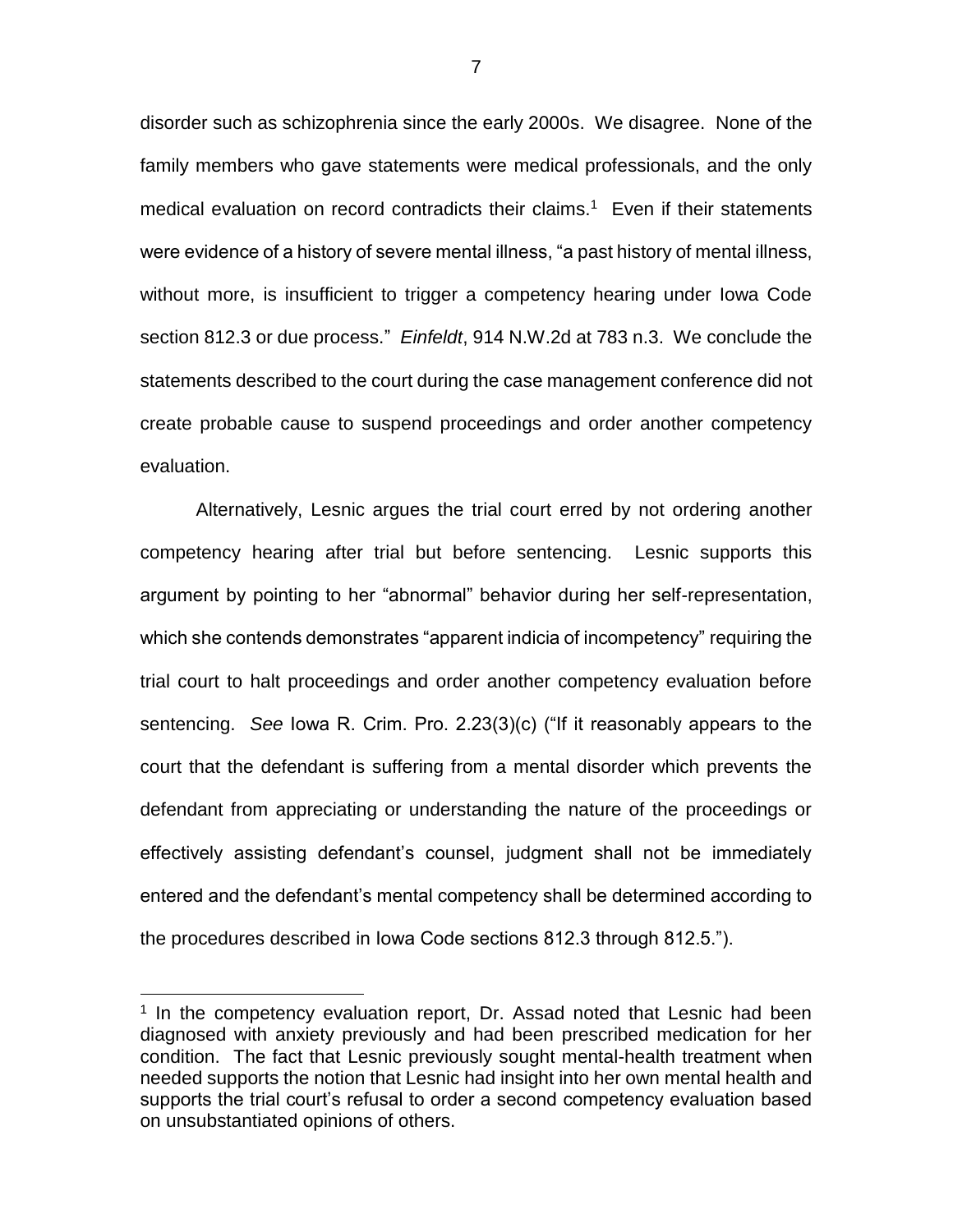While it is true that Lesnic's self-representation was less effective than representation by counsel may have been, that is not the focus of the competency inquiry in regard to Lesnic's competence to stand trial. "[T]he ultimate question of competency facing the judge [is] whether the defendant is prevented from 'appreciating the charge, understanding the proceedings, or assisting effectively in the defense.'" *Einfeldt*, 914 N.W.2d at 791 (quoting Iowa Code § 812.3(1)). Applying the factors detailed above, we first note that the only medical opinion on record is Dr. Assad's report finding Lesnic was competent to stand trial and to waive her right to counsel. Additionally, the record shows Lesnic conducted herself professionally during trial. In denying the State's request to have Lesnic wear a security belt during trial, the trial court noted that Lesnic's "behavior has been exemplary" and no handcuffs or shackles would be necessary if Lesnic "continue[d] to behave in the professional manner" she had demonstrated up to that point. Both factors weigh against finding probable cause existed to order another competency hearing.

The last factor to consider is Lesnic's conduct during trial. While the record supports the conclusion Lesnic did not want help from counsel, the record does not support the conclusion that she had a mental disorder that prevented her from understanding the proceedings. The record shows Lesnic consulted with standby counsel regarding preemptory strikes. While Lesnic asked few questions of the State's witnesses, the questions she did ask were pertinent to the information raised by the witnesses during direct examination. Additionally, Lesnic's own testimony presented her view of the facts in a logical manner. On our de novo

8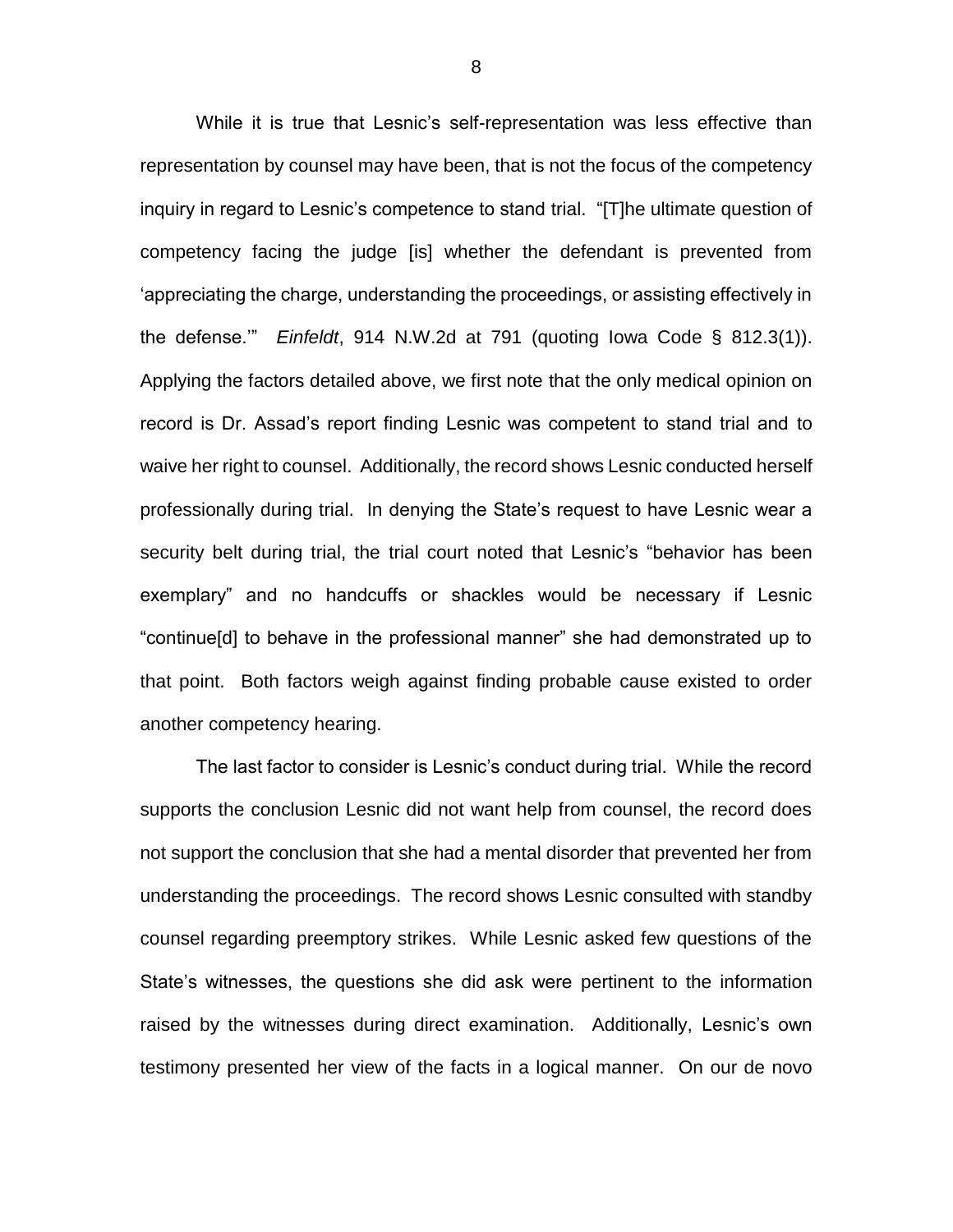review, we conclude the trial court did not err by not scheduling a competency hearing sua sponte.

## **B. Competence to Proceed Pro Se**

Lesnic next argues the trial court erred by failing to properly investigate whether Lesnic was competent to engage in self-representation. She argues (1) the initial investigation was insufficient and (2) the information discussed during the case management conference and Lesnic's self-representation at trial demonstrate she "lacked the mental capacity to conduct a defense without counsel's representation." Lesnic requests this case be remanded to the trial court for a new trial. Alternatively, Lesnic requests that the case be remanded to the trial court for a full investigation and hearing on whether Lesnic had a mental-health issue that prevented her from being competent to represent herself and, if found incompetent to engage in self-representation, that a new trial be granted.

A criminal defendant has the right to self-representation under the Sixth and Fourteenth Amendments to the United States Constitution. *Faretta v. California*, 422 U.S. 806, 807 (1975); *see* U.S. Const. amend. VI ("In all criminal prosecutions, the accused shall enjoy the right . . . to have the Assistance of Counsel for his defence."); *id.* amend. XIV, § 1 ("No State shall . . . deprive any person of life, liberty, or property, without due process of law."). However, a state may limit a criminal defendant's self-representation right "on the ground that the defendant lacks the mental capacity to conduct his trial defense unless represented." *Indiana v. Edwards*, 554 U.S. 164, 174 (2008); *see also State v. Jason*, 779 N.W.2d 66, 74 (Iowa Ct. App. 2009) ("When a trial court is presented with a mentally ill or mentally incapacitated defendant who, having been found competent to stand trial,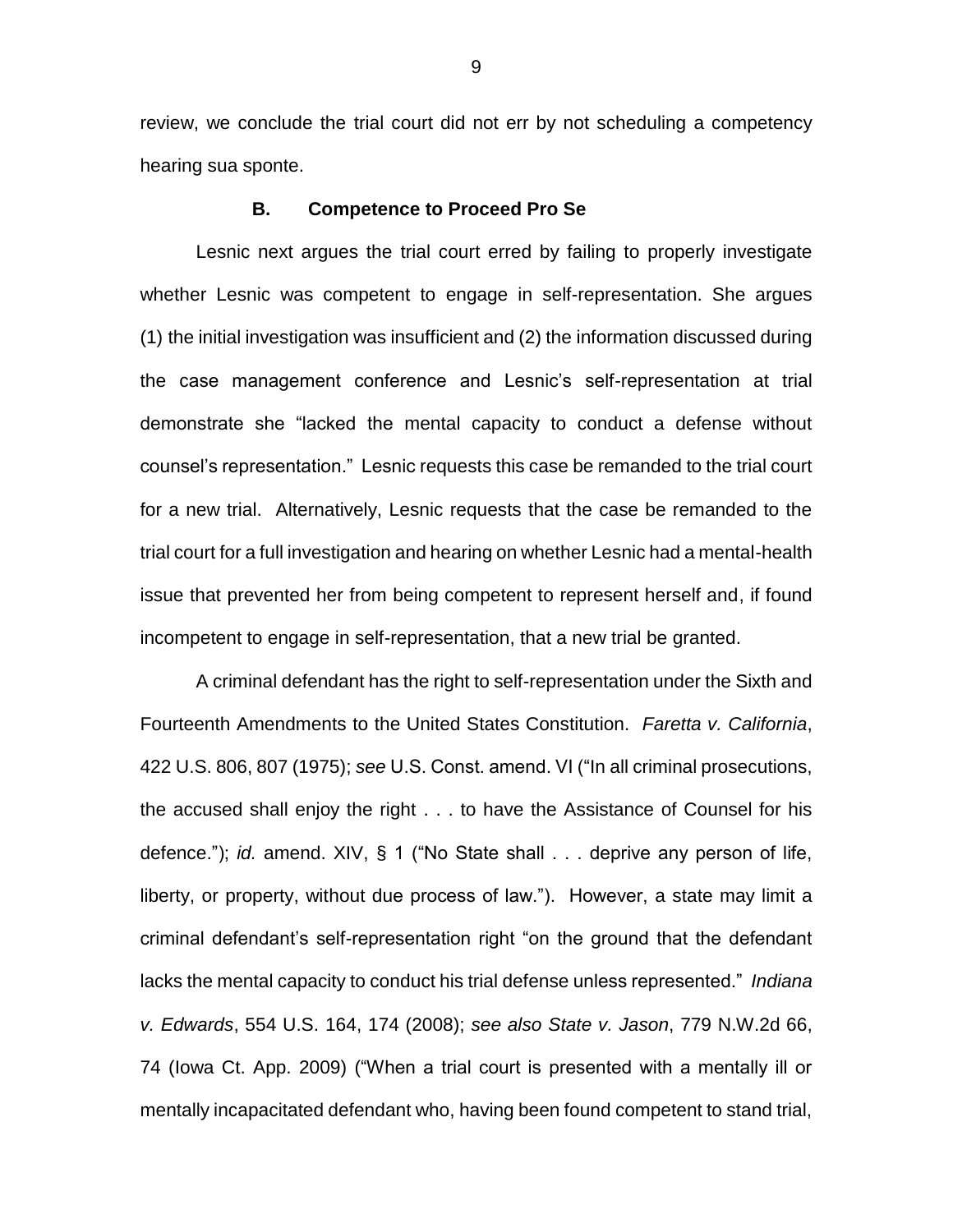elects to represent himself, the trial court also must ascertain whether the defendant is, in fact, competent to conduct the trial proceedings without the assistance of counsel." (citations omitted)). A state may only "insist upon representation" when a defendant "suffer[s] from severe mental illness to the point where they are not competent to conduct trial proceedings by themselves." *Edwards*, 554 U.S. at 178. The overriding question in this inquiry is whether Lesnic received a fair trial. *Jason*, 779 N.W.2d at 75.

Lesnic first argues the trial court's competency inquiry was insufficient, as evidenced by Lesnic's inconsistent or misleading statements about her history of mental-health treatment and medication. We disagree. In its order directing Lesnic to undergo a psychiatric evaluation, the trial court requested the evaluator "determine whether [Lesnic] is competent to represent herself under the standard set out in *Indiana v. Edwards*." Dr. Assad assessed Lesnic's capacity to waive her right to counsel and engage in self-representation at length and found she was competent to do so. We once again note Dr. Assad's evaluation is the only medical evidence on record regarding Lesnic's mental health and capacity for selfrepresentation. Dr. Assad noted Lesnic had given inconsistent statements about her history of mental illness and medication previously and was guarded about her personal history. In noting such details, Dr. Assad explained that "individuals can become guarded for numerous reasons unrelated to mental illness" and her guardedness with individuals associated with the legal system might be attributable to her cultural upbringing.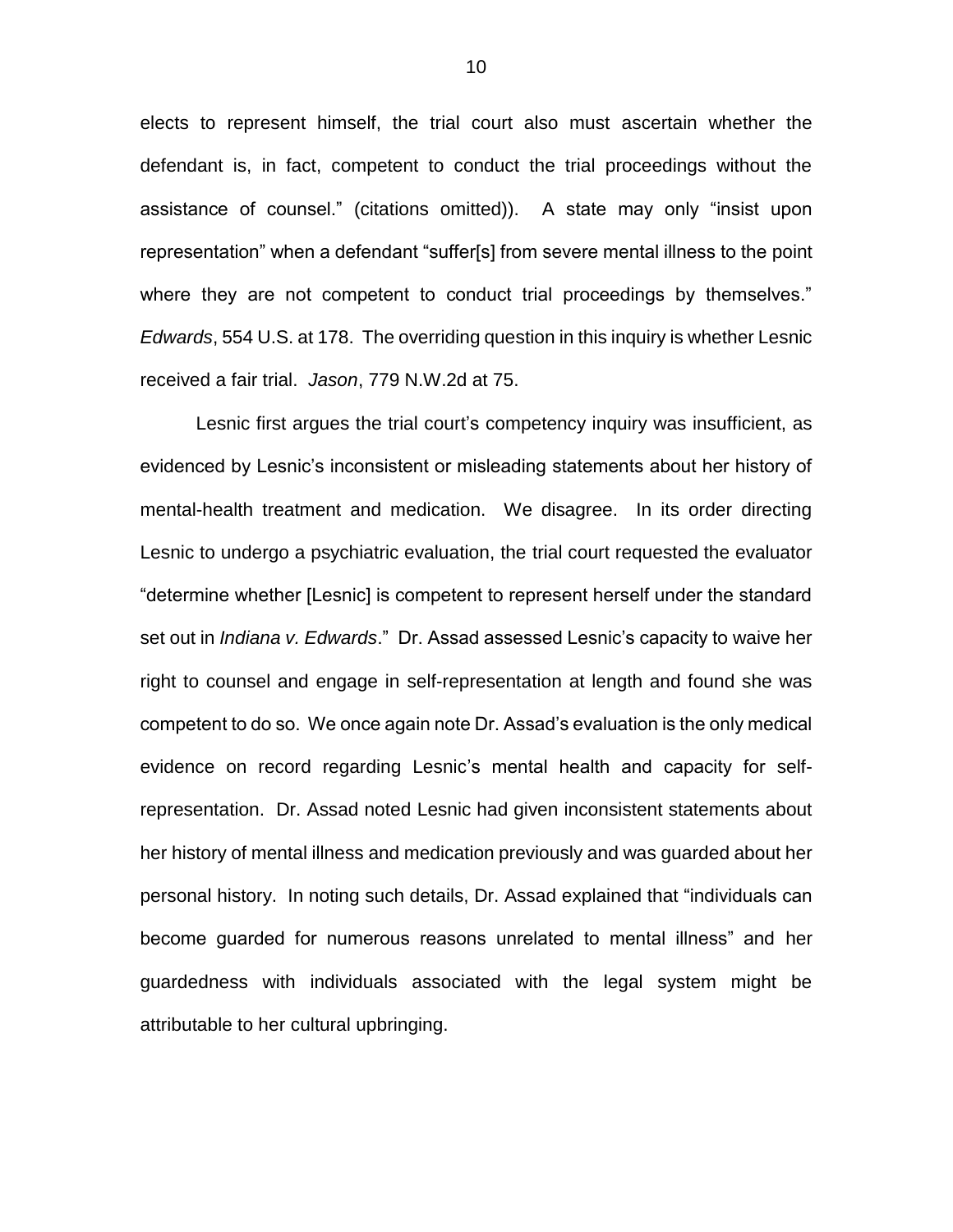At the competency hearing, the trial court asked Lesnic extensive questions

about her understanding of court procedure and her ability to represent herself,

and cautioned her about the dangers of doing so:

THE COURT: Before I ask you how you wish to proceed, I feel obligated to tell you that you would be far better defended by a trained lawyer than you would be by yourself. There's an old adage or an old saying that even a lawyer who represents himself has a fool for a client. And you're not a lawyer. You don't appear to understand the law related to the charge that is made against you. You acknowledge you don't understand the rules. And I'm not entirely convinced you understand the limitations—how limited my assistance will be because I can't assist you . . . as the Court.

LESNIC: I understand.

COURT: You're not familiar with the law, with court procedure, and certainly with the rules of evidence. I would strongly urge you to not try to represent yourself. Do you understand that?

LESNIC: I understand.

COURT: In light of the penalty that you might suffer if you were found guilty and all the difficulties that I've just described in representing yourself, is it still your desire to represent yourself and give up your right to be represented by a lawyer?

LESNIC: I understand.

THE COURT: It is still your desire, knowing all that—

LESNIC: It still is. It still is wanting to represent myself please.

On our de novo review, we conclude the trial court adequately investigated

Lesnic's competency to engage in self-representation and did not err in finding

Lesnic competent to waive her right to counsel and represent herself following the

competency hearing.

Lesnic next argues evidence discussed at the case management conference and Lesnic's conduct during trial demonstrates Lesnic was incompetent to represent herself and the trial court erred by failing to order another competency hearing. In regard to the information discussed at the case management conference, we again note none of the individuals who gave statements were medical professions. Furthermore, it is unknown what basis there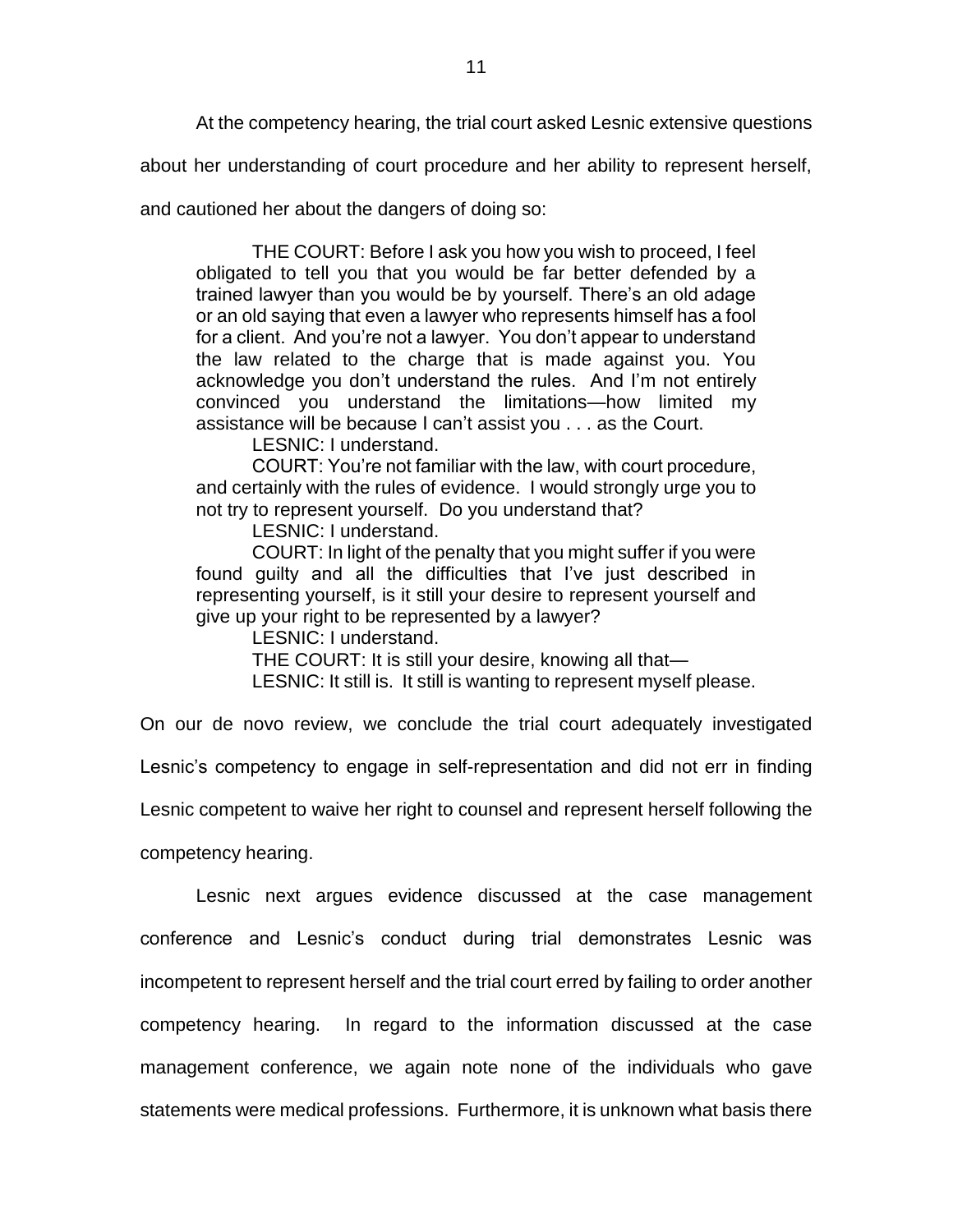was for their opinions or what motives they may have had to give such opinions. The motives of an ex-husband and ex-boyfriend are questionable, especially when Lesnic herself asserted that she had not had contact with the persons for a long time. Their lay opinions are insufficient to establish Lesnic suffered from a "severe mental illness" that prevented her from being able to represent herself in light of Dr. Assad's evaluation finding Lesnic did not suffer from a mental illness.

We similarly conclude Lesnic's self-representation at trial was insufficient to demonstrate she had a severe mental illness. In support of her argument, Lesnic cites the same facts—not asking any questions during voir dire and only a few questions on cross-examination, not making any objections or motions, and her brief closing statement—cited in her argument regarding competency to stand trial. Essentially, Lesnic argues that, because she did not do a very good job of representing herself, she must not have been competent to represent herself. Accepting such an argument would essentially allow all self-represented parties at least two trials because it is almost a certainty that a self-represented defendant will not do nearly as good a job of defending a case as an attorney would do. That is why poor trial skills is not the standard for finding incompetence to engage in self-representation. For the purpose of the *Edwards* inquiry, "the issue to be decided . . . is not whether the defendant lacked the technical legal skill or knowledge to conduct the trial proceedings effectively without counsel." *Jason*, 779 N.W.2d at 76 n.2 (citation omitted); *see also Faretta*, 422 U.S. at 834 ("[A]lthough [the defendant] may conduct his own defense ultimately to his own detriment, his choice must be honored out of 'that respect for the individual which is the lifeblood of the law.'" (quoting *Illinois v. Allen*, 397 U.S. 337, 350–51 (1970)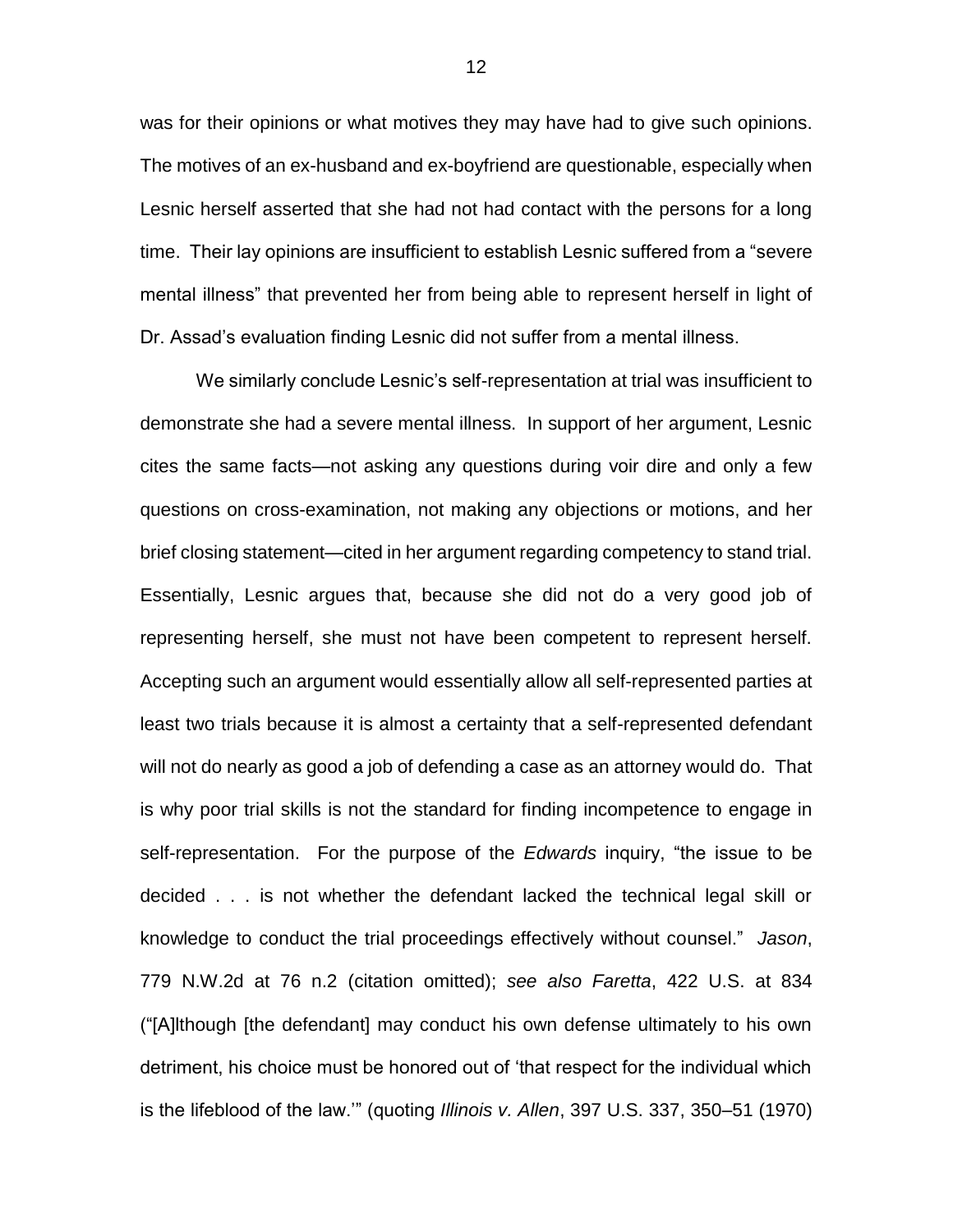(Brennan, J., concurring))). "Rather, the determination of [the defendant's] competence or lack thereof must be predicated solely on his ability to 'carry out the basic tasks needed to present his own defense without the help of counsel'; notwithstanding any mental incapacity or impairment serious enough to call that ability into question." *Jason*, 779 N.W.2d at 76 n.2 (quoting *Edwards*, 554 U.S. at 175–76). Lesnic had standby counsel available to her throughout trial; that she chose to avail herself of counsel's help only once despite her self-admitted unfamiliarity with court procedures does not demonstrate she suffered from mental illness sufficient to call her ability to engage in self-representation into question.

The trial court is generally in the best position "to make more fine-tuned mental capacity decisions, tailored to the individualized circumstances of a particular defendant." *Edwards*, 554 U.S. at 177. On our de novo review and in light of the overriding question of whether Lesnic received a fair trial, we conclude the trial court did not err in finding Lesnic competent to represent herself. We further conclude Lesnic's conduct during trial did not create a reasonable appearance that she "suffer[ed] from a mental disorder which prevents [her] from appreciating or understanding the nature of the proceedings." Iowa R. Crim. P. 2.23(3)(c).

#### **IV. Restitution**

Both Lesnic and the State agree the restitution part of the trial court's order should be vacated and remanded because the trial court did not know what the final amount of restitution was when it ordered Lesnic to pay court costs. Lesnic also argues the trial court erred by not assessing her reasonable ability to pay costs before ordering payment.